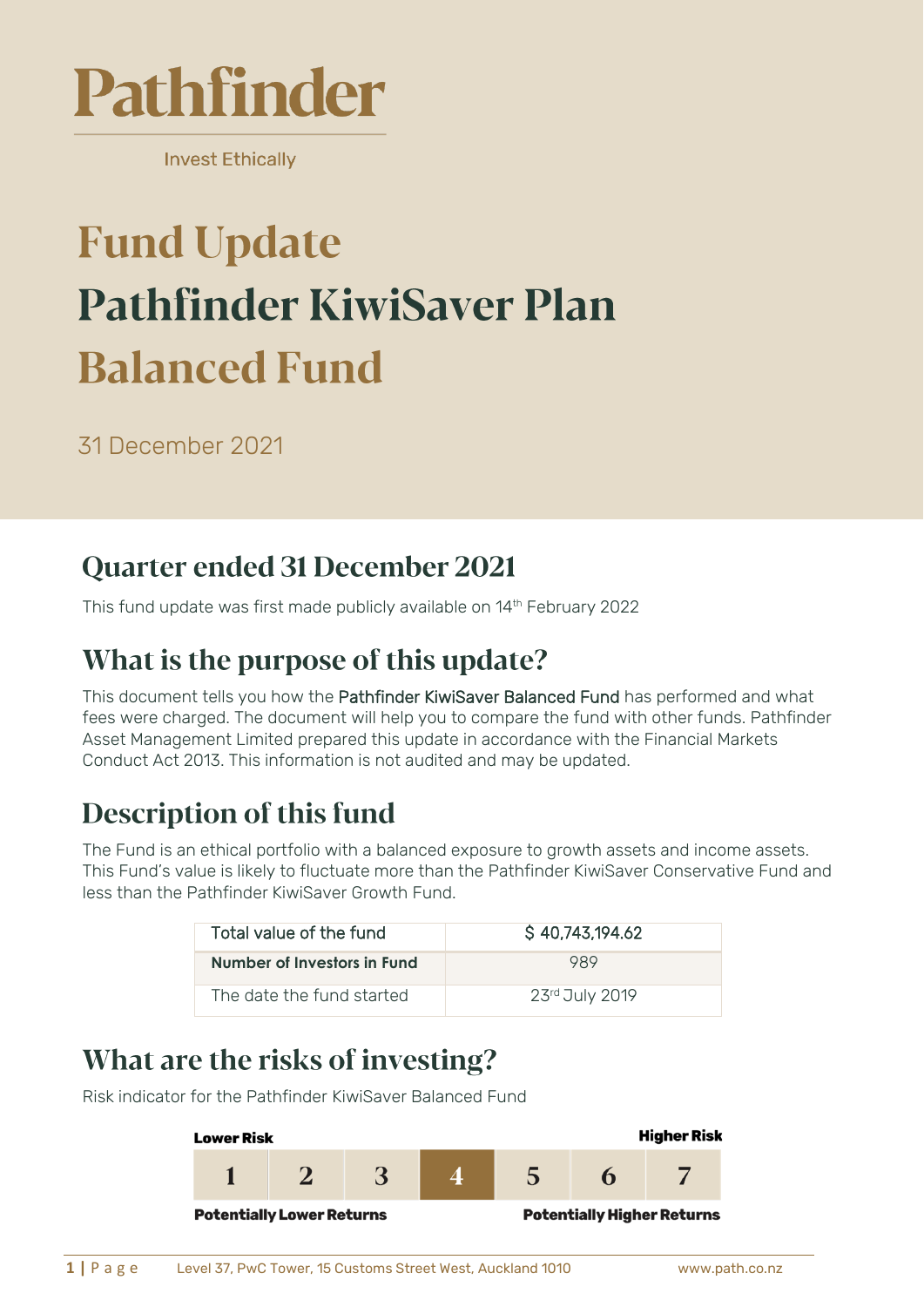The risk indicator is rated from 1 (low) to 7 (high). The rating reflects how much the value of the fund's assets goes up and down. A higher risk generally means higher potential returns over time, but more ups and downs along the way.

To help you clarify your own attitude to risk, you can seek financial advice or work out your risk profile at [www.sorted.org.nz/tools/investor-kickstarter.](http://www.sorted.org.nz/tools/investor-kickstarter)

Note that even the lowest category does not mean a risk-free investment, and there are other risks that are not captured by this rating.

This risk indicator is not a guarantee of a fund's future performance. The risk indicator is based on the returns data for the last 5 years to 31 December 2021. While risk indicators are usually relatively stable, they do shift from time to time. The risk indicator will continue to be updated in future fund updates.

See the Product Disclosure Statement (PDS) for more information about the risks associated with investing in this fund.

Also, see *Note 1* for information on the risk indicator calculation.

#### How has the fund performed?

|                                                                            | Past Year |
|----------------------------------------------------------------------------|-----------|
| Annual return<br>(after deductions for charges and tax)                    | 11.28%    |
| Annual return<br>(after deductions for charges but before tax)             | 11 77%    |
| Market index annual return<br>(reflects no deductions for charges and tax) | 767%      |

The Market Index is the Morningstar® Target Allocation Index<sup>™</sup>: Balanced Multisector for New Zealand, non-New Zealand Fixed Interest 100% hedged to NZD.

The market index has changed since the last Fund Update. The new index is independently administered and widely used to compare funds in New Zealand. The index is gross of dividends and tax except for International Equities and International Listed Properties.

Additional information about the index is available on the offer register at [www.business.govt.nz/disclose](http://www.business.govt.nz/disclose) (search Offers, using Offer OFR12680, Documents, Other Material Information).

#### Annual return graph



This shows the return after fund charges and tax for each year ending 31 March since the fund started. The last bar shows the average annual return since the fund started, up to 31 December 2021.

Important: this does not tell you how the fund will perform in the future.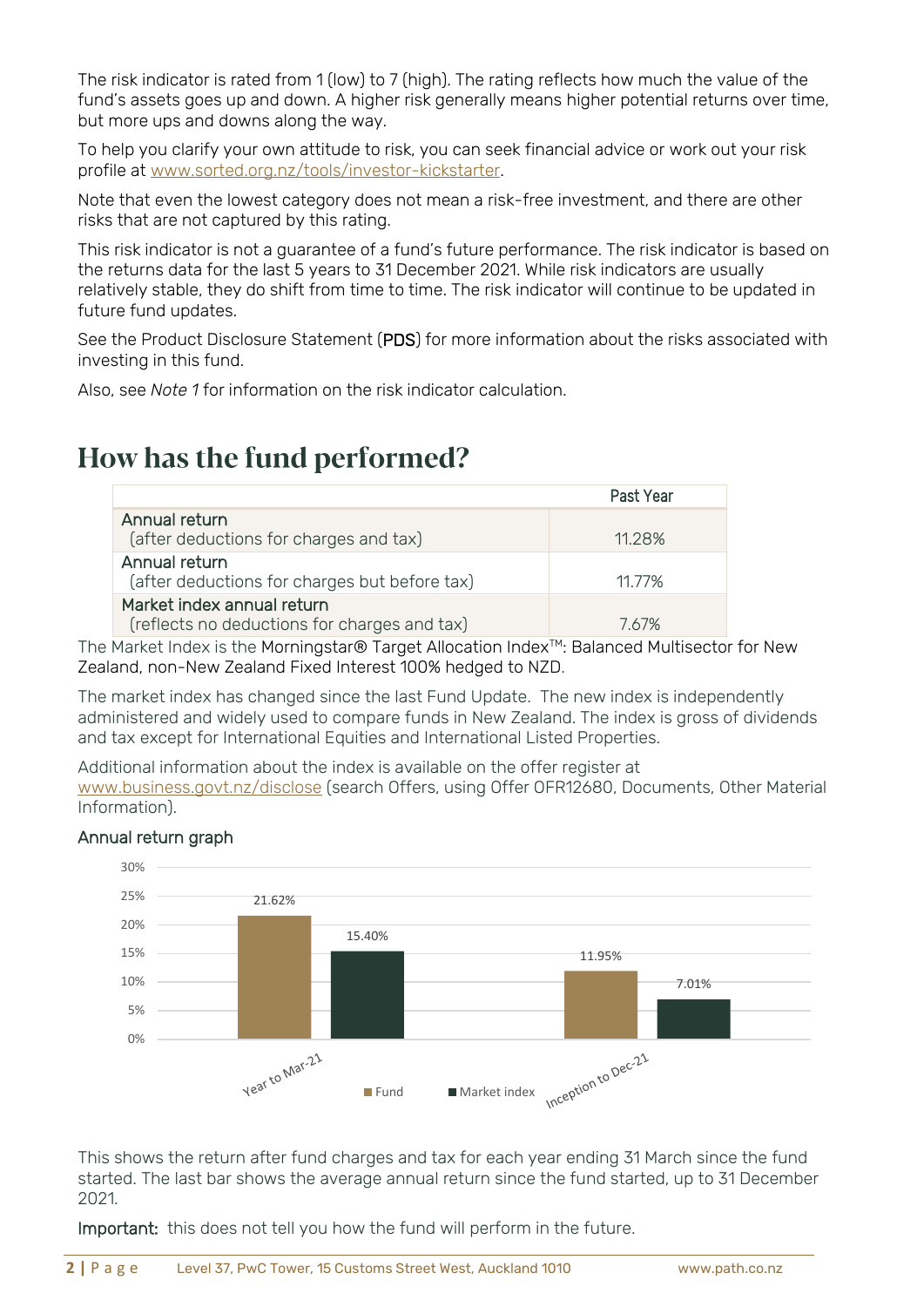Returns in this update are after tax at the highest prescribed investor rate (PIR) of tax for an individual New Zealand resident. Your tax may be lower.

### What fees are investors charged?

Investors in the Pathfinder KiwiSaver Balanced Fund are charged fund charges. In the year to 31 March 2021 these were:

|                                                                  | % of net asset<br>value       |
|------------------------------------------------------------------|-------------------------------|
| Total fund charges*                                              | 1.14%                         |
| Which are made up of:                                            |                               |
| <b>Total management and administration charges</b><br>Including: | $1.14\%$                      |
| Manager basic fee                                                | 1.10%                         |
| Other management and administration expenses                     | 0.04%                         |
| <b>Other Charges</b>                                             |                               |
| Administration and member fees                                   | \$27 per investor<br>per year |

\*All amounts exclude any applicable GST

Member fees are not applicable for members under 16 years old.

Performance fees and individual action fees: There are no performance fees or individual action fees.

Small differences in fees and charges can have a big impact on your investment over the long term.

# **Example of how this applies to an investor**

Tara had \$10,000 in the fund at the start of the year and did not make any further contributions. At the end of the year, Tara received a return after fund charges were deducted of \$1,177 (that is 11.77% of her initial \$10,000). Tara also paid \$27 in other charges. This gives Tara a total return after fees, charges and tax of \$1,101 for the year.

### What does the fund invest in?

This shows the type of assets that the fund invests in.

#### Actual investment mix<sup>2</sup>

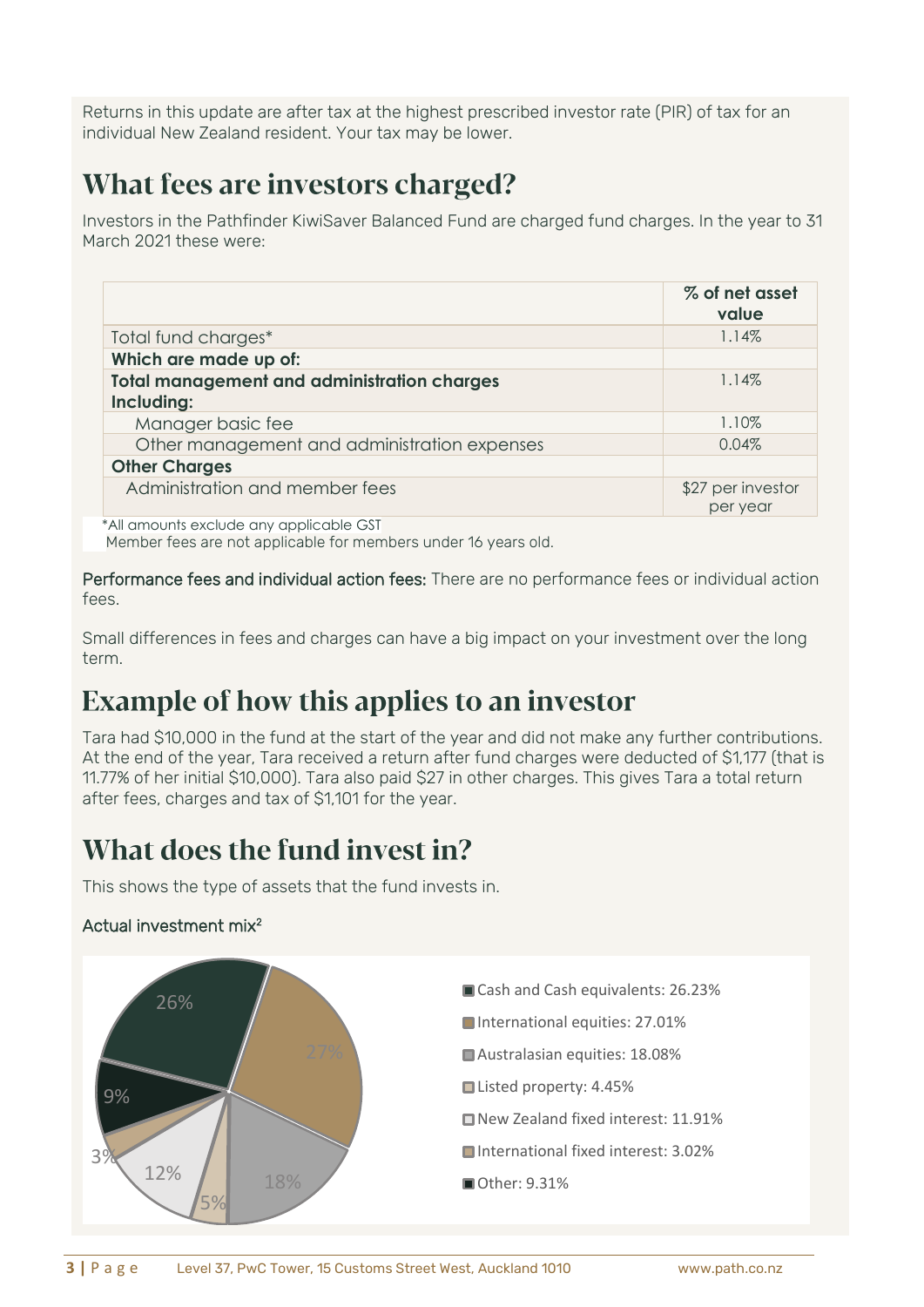#### Target investment mix

| Cash and cashequivalents     | 10.70% |
|------------------------------|--------|
| NZ Fixed Income              | 12.20% |
| International Fixed Income   | 21.10% |
| <b>Australasian Equities</b> | 14.60% |
| International Equities       | 32.40% |
| <b>Listed Property</b>       | 4.00%  |
| Other Assets <sup>2</sup>    | 5.00%  |

#### **Top 10 investments**

|                | <b>Name</b>                                           | Percentage<br>of fund net<br>assets | <b>Type</b>                   | Cou<br>ntry | Credit<br>Rating |
|----------------|-------------------------------------------------------|-------------------------------------|-------------------------------|-------------|------------------|
| 1              | Cash at Bank -<br>NZD - Westpac                       | 17.37%                              | Cash and cash<br>equivalents  | NZ          | $AA-$            |
| $\overline{2}$ | PWA - NZD - Cash at Call<br>(Westpac)                 | 4.87%                               | Cash and cash<br>equivalents  | NZ          | $AA-$            |
| $\overline{3}$ | Westpac Term Deposit from<br>06/10/2021 to 03/02/2022 | 2.46%                               | Cash and cash<br>equivalents  | NZ          | $AA-$            |
| 4              | Community Refuge Trust to<br>21/03/2026               | 1.75%                               | New Zealand<br>fixed interest | NZ          | <b>AAA</b>       |
| 5              | ANZ Bank New Zealand Ltd.<br>to 17/09/2031            | 1.64%                               | New Zealand<br>fixed interest | NZ          | $AA-$            |
| 6              | LJ Fund No.6 Ltd Loan to<br>19/07/2022                | 1.63%                               | Other                         | NZ          | Unrated          |
| $\overline{7}$ | Sharesies Limited                                     | 1.56%                               | Other                         | NZ          | N/A              |
| 8              | Microsoft Corporation                                 | 1.43%                               | International equities        | US          | N/A              |
| 9              | Telstra Corp Ltd                                      | 1.21%                               | Australasian<br>equities      | AU          | N/A              |
| 10             | Community Refuge Trust to<br>24/08/2025               | 1.20%                               | New Zealand fixed<br>interest | NZ          | <b>AAA</b>       |

The top 10 investments make up 35.12% of the net asset value of the fund.

Currency hedging: Changes in the value of the NZ dollar relative to other currencies can have a big impact on your investment over the long term. The target currency hedging is 0% of non-NZD equity exposure and 100% of non-NZD fixed interest exposure (actual hedging level at 31 December 2021 was 51.73% of the foreign currency exposure (this will change over time)). Total unhedged foreign exposure is 18.51% of the net asset value at 31 December 2021 (this will change over time).